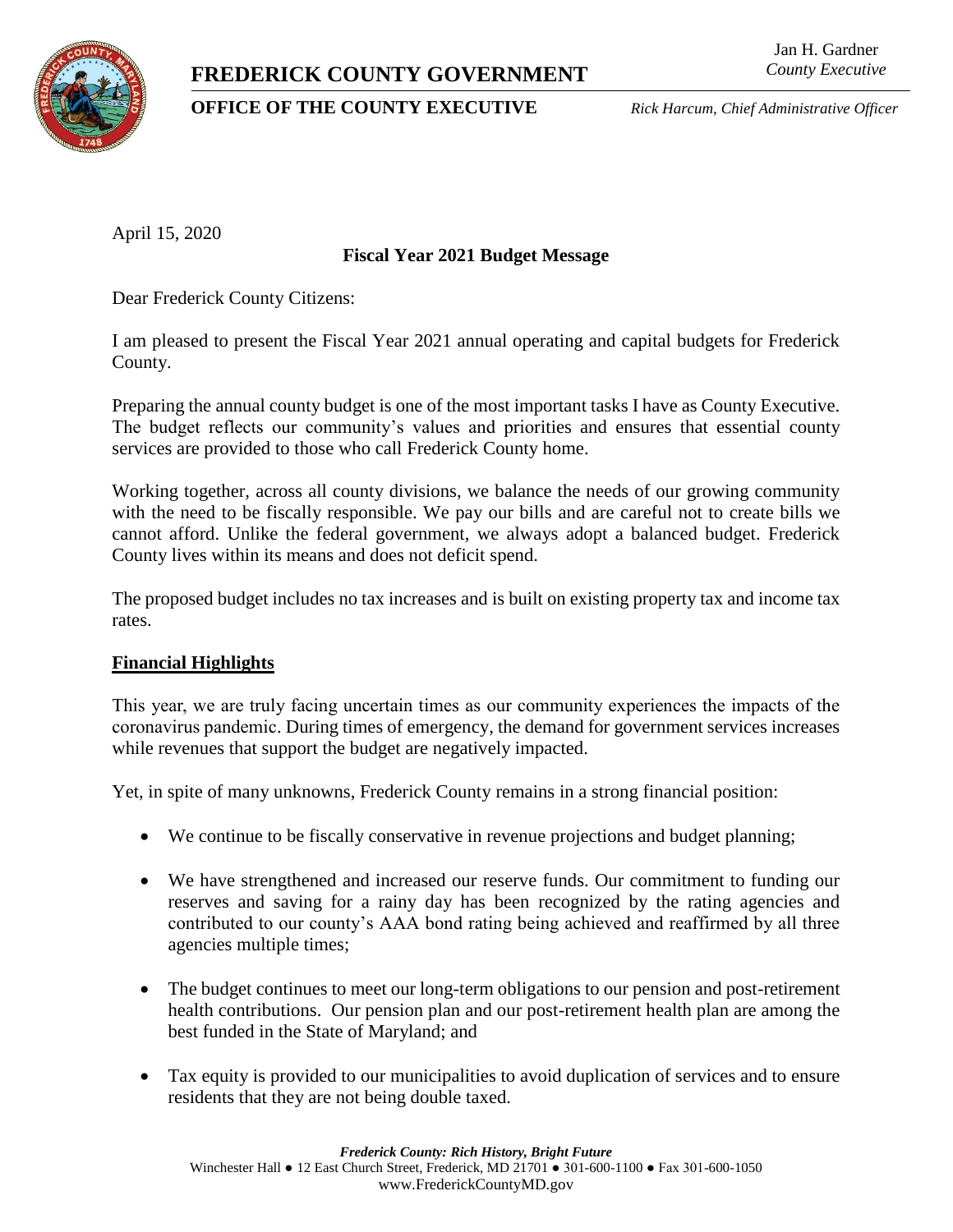## **Revenues**

Slightly more than a month ago, county revenue projections reflected our strong, thriving Frederick County economy. Before the pandemic, we anticipated strong revenues reflecting steady growth in property values and new assessments. We also expected a significant increase in income taxes, due to a thriving economy. During the current budget year and the prior year, the county had significant positive variances in our income tax revenue, with actual revenue coming in well above budget.

It is fiscally responsible to anticipate that revenues will be impacted by the economic fall-out from the coronavirus pandemic. Although property tax revenue is expected to remain fairly stable in the near term, we fully expect income tax revenue to be impacted, and as a result, we have lowered income tax revenue estimates significantly. We are no longer assuming the revenue growth actually experienced over the past two years. The FY21 budget is conservatively based on FY19 income tax revenue.

We are fortunate that Frederick County has fewer sources of revenue than most counties. This puts us in a better position than some surrounding counties whose budgets depend more significantly on transfer taxes, amusement taxes, and hotel taxes – all of which fluctuate with the economy. We have no transfer or amusement taxes. Although Frederick County does have a hotel tax, revenue from that hotel tax is dedicated entirely to tourism and is not part of the general fund budget.

#### **Reserves**

Since taking office, one of my top priorities has been to eliminate the structural deficit I inherited in order to put the county in a strong financial position by increasing reserve funds. In 2014, when I was first elected County Executive, the county had a 5% rainy day fund, the minimum required by law. Other reserve and contingency funds, such as the fleet fund and workers compensation fund, had been raided, with \$8.5 million spent on ongoing expenditures. The first budget I proposed eliminated the structural deficit, included little new spending, and did not provide employees with a salary improvement.

Over the past five budget years, Frederick County has restored all of its reserve funds and then some. The county rainy day fund has been increased from 5% to 7% of budget. In addition, I have added 2% of budget into a second reserve fund, bringing these reserves in total to 9% of budget.

The FY21 budget does not propose to tap into reserve funds. However, it is reassuring to know that adequate reserves are in place should the county need them in the future.

#### **The Essential Budget**

Due to the uncertain times we are experiencing, the FY21 budget is an essential budget. The budget accomplishes three main goals:

- 1. It provides funding for all mandates;
- 2. It maintains the same level and ongoing delivery of essential services; and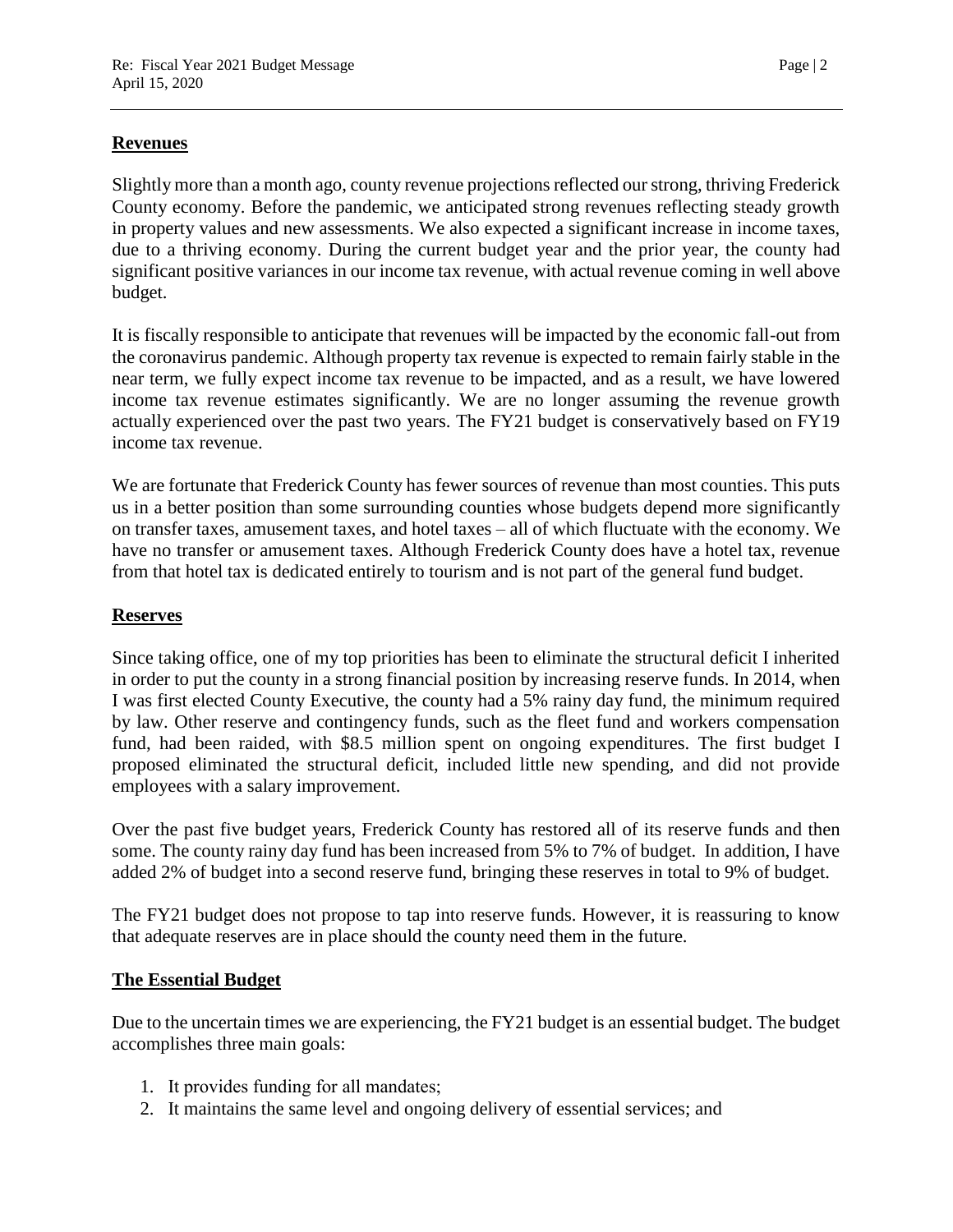3. It values and appreciates the workers who deliver essential services to the residents of Frederick County.

Simply maintaining the exact same level of service and meeting mandated funding requires about \$14.0 million of additional spending, or an increase in the overall budget of about 2.2%. The county population has increased by 4,000 people over the past year, according to the census bureau, and our school enrollment increased by 1,100 new students. The increased demand for services is seen across all areas of county government, from senior services, to 9-1-1 calls, to increased usage in our library system.

The FY21 budget provides for the following items that are mandated or needed to maintain essential services:

- Maintenance of Effort (MOE) for our schools, which requires us to continue the same level of funding per pupil year to year. With 1,100 new public school students, MOE for FY21 is \$6.4 million;
- \$1.3 million for debt service;
- \$300,000 for school resource officers and \$110,000 for school health due to opening new schools;
- \$574,000 to support cash needs in the capital budget;
- \$850,000 for hardware/software maintenance and licenses for technology;
- \$100,000 for maintenance of public safety radios;
- \$500,000 to meet National Pollutant Discharge Elimination System mandates;
- \$337,000 to support fire/rescue recruit classes;
- \$260,000 to support with staffing and operations of the new Othello Park and Phase II of Utica Park;
- The FY21 budget also provides funding for routine increases that are seen from year to year, such as in health insurance and Workers Compensation Insurance, and funds the increase in tax equity to our municipalities.

# **Valuing Employees**

The budget supports over 8,500 civil servants – with 6,000 employees in the school system, 2,100 employees in Frederick County Government, and 400 employees at the community college.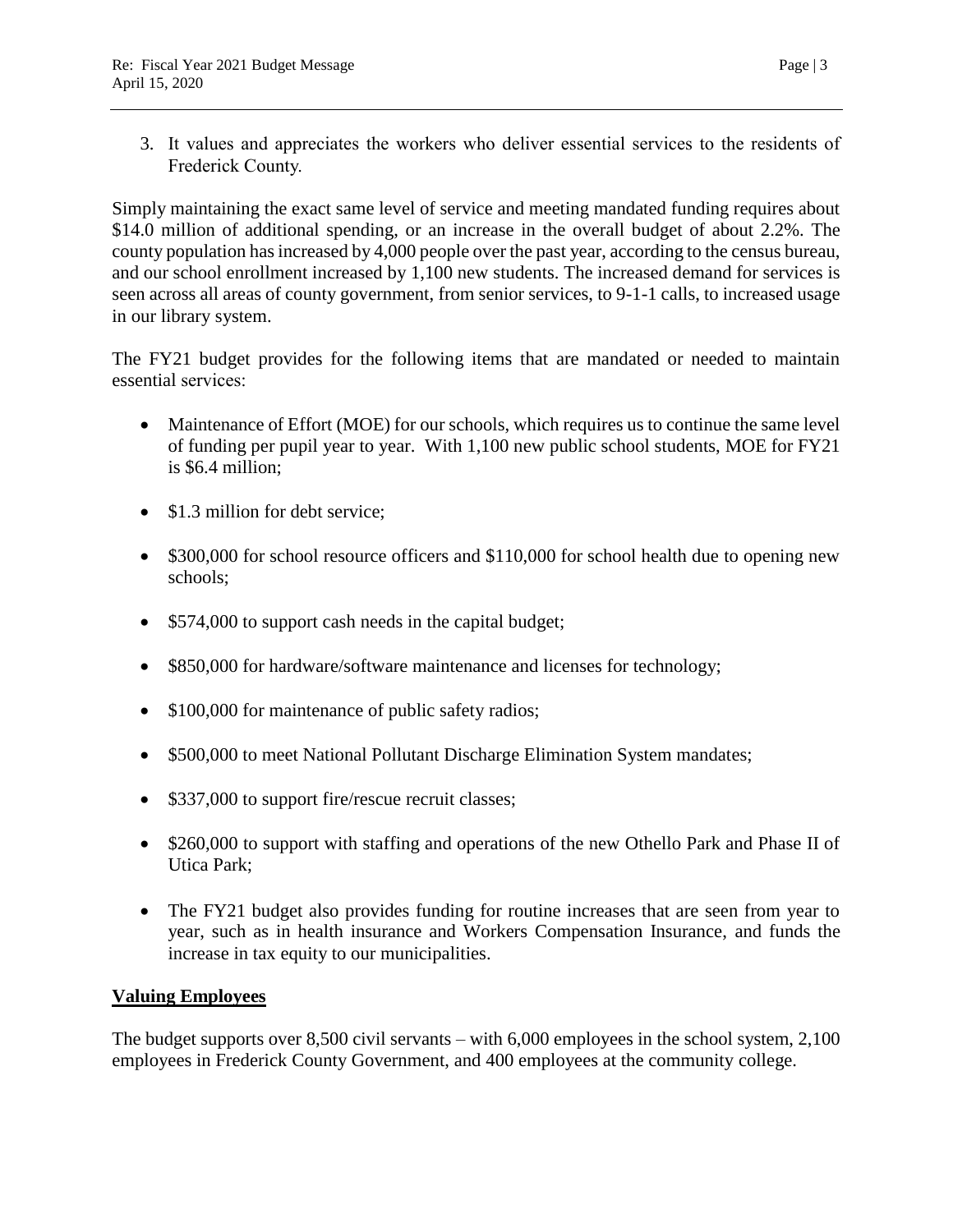These front-line employees deliver the services that ensure a safe community, protect public health, deliver public works projects, provide clean water and sewer, dispose of our trash, maintain our roads, educate our children, and provide parks and libraries and more.

The demand for some government services during the current pandemic has increased and new service demands have occurred. County employees have been on the job and stepped up to meet these demands and to protect public health, welfare, and safety.

I value these workers and am grateful for the work our public servants do each and every day. Their dedication and commitment to providing services and protecting our community during this coronavirus pandemic has been exemplary. The county workforce has continued to ensure the health, welfare, and safety of our community and supported essential services as well as some unique new service demands.

Thus, the budget funds the contracts for our public safety employees, including the second year of a three-year contract for law enforcement and corrections, and the first year of a new three-year contract with our firefighters. These public safety employees are on the front line serving our community during the coronavirus pandemic, and it would seem bad faith not to honor our contracts.

Similarly, county employees have shown up for their regular work assignments and taken on some new, greatly needed jobs during the pandemic. Our public health workers, our TransIT drivers, our landfill employees, staff who have delivered food to seniors, and staffed an isolation shelter during this health crisis all deserve our appreciation. The proposed budget includes a step for all county employees, as well as for the community college.

Education has always and will always be a top priority for my administration. The budget funds the Board of Education at \$7.0 million above MOE, to maintain the county's funding commitment to education and to provide an equivalent amount of funding for compensation. It is my hope that the Board of Education will use these funds to compensate our teachers and school staff who deliver outstanding student outcomes, though there are many other well-justified needs in our schools including reducing class size, reducing walking distances, and providing mental health services.

# **Not Funded**

This year, the county received more than \$50 million of budget requests or budget appeals from the Board of Education, county divisions and agencies, municipalities, community partners and many others.

The proposed budget funds no budget appeals except for 13 firefighter/EMTs positions needed to staff the new Northgate Fire Station, which will open in FY21 and should open fully staffed.

The budget does not fund any expanded services or add employees, no matter how justified, due to the uncertainty of the economy. It had originally been my expectation that the budget would